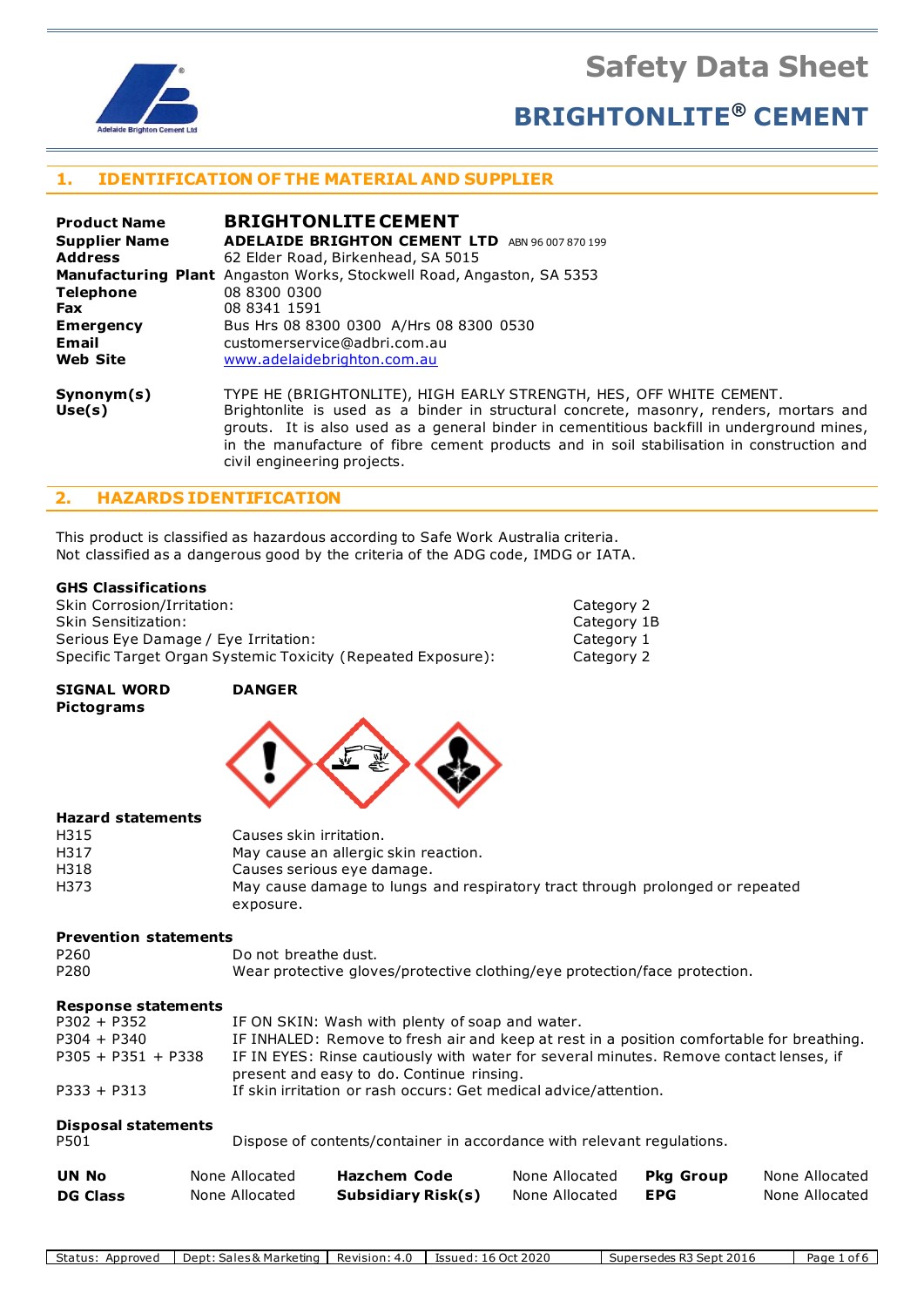

# **3. COMPOSITION/INFORMATION ON INGREDIENTS**

| Ingredient               | Formula                             | Conc.       | CAS No.          |
|--------------------------|-------------------------------------|-------------|------------------|
| PORTLAND CEMENT CLINKER  | Not Available                       | < 90%       | 65997-15-1       |
| GYPSUM                   | CaSO <sub>4</sub> 2H <sub>2</sub> O | $3 - 8%$    | $10101 - 41 - 4$ |
| LIMESTONE                | CaCO <sub>3</sub>                   | $0 - 7.5\%$ | 1317-65-3        |
| CHROMIUM (VI) HEXAVALENT | $Cr^{6+}$                           | Trace       | 18540-29-9       |
|                          |                                     |             |                  |

## **4. FIRST AID MEASURES**

| Eye               | Flush thoroughly with flowing water for at least 15 minutes and seek medical attention if<br>symptoms persist. If wet cement is splashed into the eyes flush thoroughly with flowing<br>water for 15 minutes and seek urgent medical attention. |  |  |  |
|-------------------|-------------------------------------------------------------------------------------------------------------------------------------------------------------------------------------------------------------------------------------------------|--|--|--|
| <b>Inhalation</b> | Remove from dusty area to fresh air. If symptoms persist, seek medical attention.                                                                                                                                                               |  |  |  |
| Skin              | Remove heavily contaminated clothing immediately. Wash off skin thoroughly with water.<br>A shower may be required. Seek medical attention for persistant irritation or burning of<br>the skin                                                  |  |  |  |
| Ingestion         | Rinse mouth and lips with water. Do not induce vomiting. Give water to drink to dilute<br>stomach contents. If symptoms persist, seek medical attention.                                                                                        |  |  |  |

Advice to Doctor Treat symptomatically.

**First Aid Facilities** Eye wash station.

#### **Additional Information - Aggravated Medical Conditions**

- **Inhalation** Over exposure resulting from prolonged and repeated inhalation of dust containing crystalline silica (found in this product below the reportable limit) can cause bronchitis, silicosis (scarring of the lung.) It may also increase the risk of scleroderma (a disease affecting the connective tissue of the skin, joints, blood vessels and internal organs) and lung cancer. Epidemiological studies have shown that smoking increases the risk of bronchitis, silicosis (scaring of the lung) and lung cancer in persons exposed to crystalline silica.
- **Skin** Prolonged and repeated skin contact with cement in wet concrete, mortars and slurries may result in irritant dermatitis or alkaline burns.
- **Eye I**rritating to the eye. If wet cement is splashed into the eye alkaline burns can cause permanent damage.

# **5. FIRE FIGHTING**

| <b>Flammability</b>       | Non flammable. Does not support combustion of other materials.        |
|---------------------------|-----------------------------------------------------------------------|
| <b>Fire and Explosion</b> | No fire or explosion hazard exists.                                   |
| <b>Extinguishing</b>      | Non flammable; use suitable extinguishing agent for surrounding fire. |
| Hazchem Code              | None.                                                                 |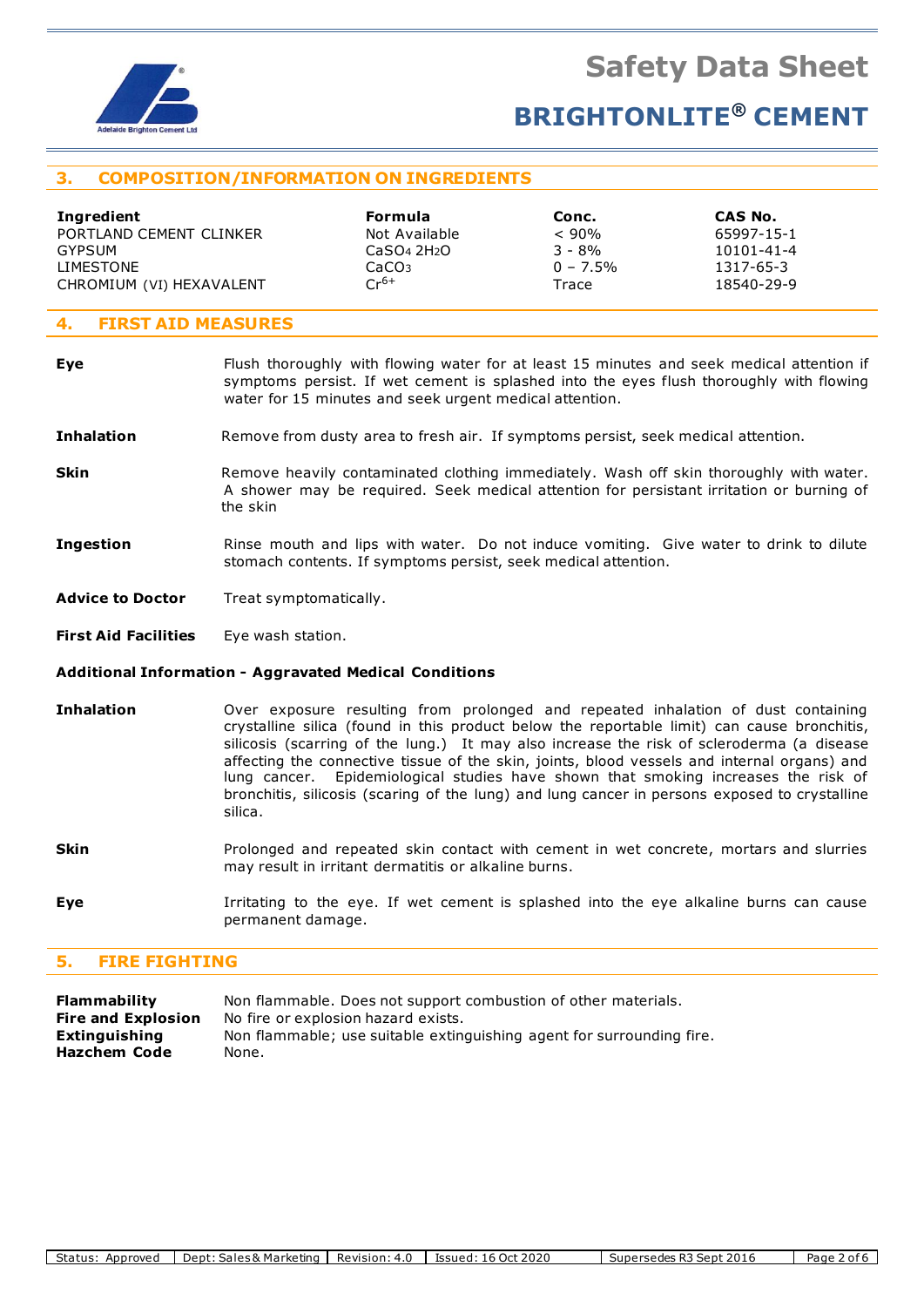

### **6. ACCIDENTAL RELEASE MEASURES**

- **Spillage** If spilt (bulk), contact emergency services if appropriate. Wear dust-proof goggles, PVC/rubber gloves, a Class P2 respirator (where an inhalation risk exists), coveralls and rubber boots. Clear area of all unprotected personnel. Prevent spill entering drains or waterways. Collect and place in sealable containers for disposal or reuse. Avoid generating dust.
- **Emergency** Follow safety requirements for personal protection under Section 8 Exposure **Procedures Controls/Personal Protection.**

#### **7. HANDLING AND STORAGE**

- **Storage** Store in a cool, dry, well ventilated area, removed from excessive moisture and heat. Storage of bulk cement may be in concrete silos or steel bins. Ensure packages are adequately labelled, protected from physical damage and sealed when not in use.
- **Handling** Before use carefully read the product label. Use of safe work practices are recommended to avoid eye or skin contact and inhalation. Observe good personal hygiene, including washing hands before eating. Prohibit eating, drinking and smoking in contaminated areas.

# **Property/** Refer to Section 13.

### **Environmental**

#### **8. EXPOSURE CONTROLS/PERSONAL PROTECTION**

| <b>Ventilation</b>                  | Do not inhale dust/powder. Use with adequate ventilation. Where a dust inhalation<br>hazard exists, mechanical extraction ventilation is recommended. Maintain dust levels<br>below the recommended exposure standard.                                                                                                                                                                                                                                                                       |
|-------------------------------------|----------------------------------------------------------------------------------------------------------------------------------------------------------------------------------------------------------------------------------------------------------------------------------------------------------------------------------------------------------------------------------------------------------------------------------------------------------------------------------------------|
| <b>Exposure</b><br><b>Standards</b> | CALCIUM CARBONATE (1317-65-3)<br>ES-TWA: 10 $mg/m3$ (Respirable Dust)<br>CHROMIUM (VI) HEXAVALENT (18540-29-9)<br>ES-TWA: $0.05 \text{ mg/m}^3$ (Chromium VI compounds)<br>GYPSUM (10101-41-4)<br>ES-TWA: 10 $mg/m3$ (Respirable Dust)<br>PORTLAND CEMENT (65997-15-1)<br>ES-TWA: 10 mg/m <sup>3</sup> (Respirable Dust)<br>SILICA, CRYSTALLINE - QUARTZ (14808-60-7)<br>ES-TWA: $0.05 \, \text{mg/m}^3$ (Respirable Dust). Under Model WHS Law adopted in most<br>Australian jurisdictions. |
| <b>PPE</b>                          | Wear dust-proof goggles and rubber or PVC gloves. Where an inhalation risk exists, wear<br>a Class P2 respirator. If there is potential for prolonged and/or excessive skin contact,<br>wear coveralls. At high dust levels, wear a Class P3 respirator or a Powered Air Purifying<br>Respirator (PAPR) with Class P3 filter.                                                                                                                                                                |

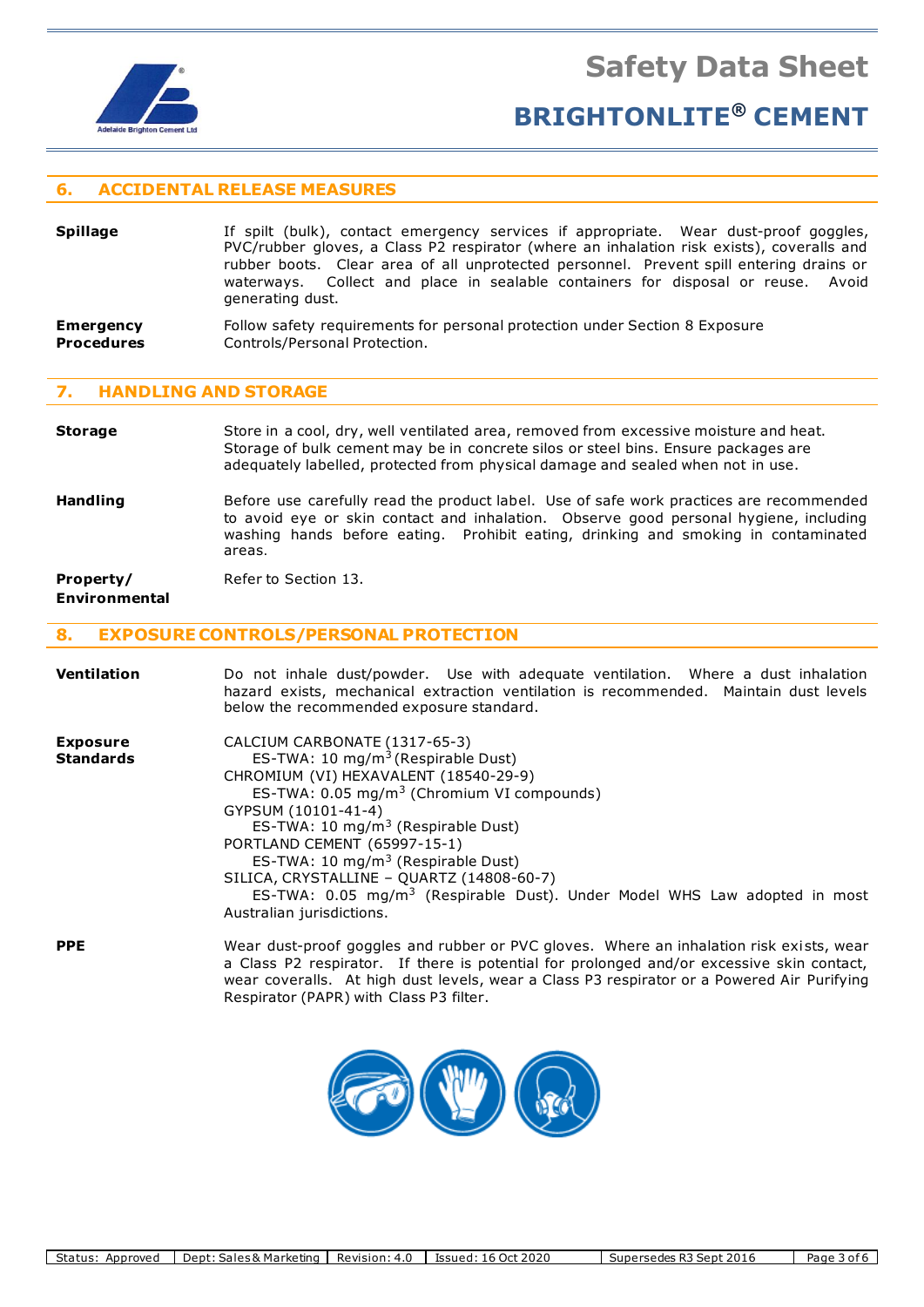

## **9. PHYSICAL AND CHEMICAL PROPERTIES**

**pH** Approximately 12 **Bulk Density** 1200 - 1600 kg/m3<br> **Particle Size** 20 - 40% of particle

**Melting Point**  $> 1200^{\circ}$ C **Lower Explosion Limit Evaporation Rate Not Available <b>Autoignition Temperature** Not Available **Bulk Density Autoical Accompany Bulk Density** 20 - 40% of particles are  $<$  7  $\mu$ m (Respirable Range)

**Odour** Odourless **Specific Gravity** 3.0 to 3.2 **Vapour Pressure** Not Available **Flammability** Non Flammable **Vapour Density** Not Available **Flash Point** Not Relevant **Boiling Point Not Available 19 (A) Upper Explosion Limit** Mot Relevant **Not Relevant Not Relevant Not Relevant Not Relevant** 

**Appearance** Fine off-white powder **Solubility (water)** Slight, hardens on mixing with water<br>3.0 to 3.2

#### **10. STABILITY AND REACTIVITY**

| <b>Chemical Stability</b>                        | <b>Chemically Stable</b>                                                                                                                                                        |
|--------------------------------------------------|---------------------------------------------------------------------------------------------------------------------------------------------------------------------------------|
| <b>Conditions to Avoid</b> Keep free of moisture |                                                                                                                                                                                 |
| <b>Incompatible</b><br><b>Materials</b>          | Incompatible with oxidising agents (eg hypochlorites), ethanol, acids (eg hydrofluoric acid)<br>and interhalogens (eq chlorine trifluoride). Water contact may increase product |
| <b>Decomposition</b><br><b>Products</b>          | Unlikely to evolve toxic gases when heated to decomposition.                                                                                                                    |

#### **Hazardous Reactions** None

### **11. TOXICOLOGICAL INFORMATION**

- **Acute Toxicity** No known toxicity data available for this product.
- **Eye I**rritant upon contact with dust. Over exposure may result in pain, redness, corneal burns and ulceration with possible permanent damage.
- **Inhalation** Irritating to the respiratory system, causing coughing and sneezing. Over exposure may result in severe mucous membrane irritation and bronchitis. Hexavalent chromium is reported to cause respiratory sensitisation, however due to the trace amount present, a hazard is not anticipated under normal conditions of use. Crystalline silica (found in this product below the reportable limit) can cause silicosis (lung disease) with chronic over exposure, however due to low levels present and product application, adverse health effects are not anticipated.
- **Skin I**rritating to the skin. Prolonged and repeated contact with powder or wetted form may result in skin rash, dermatitis and sensitisation.
- **Ingestion** Slightly corrosive. Ingestion may result in burns to the mouth and throat, with vomiting and abdominal pain. Due to product form, ingestion is not considered a likely exposure route.
- **Mutagenicity** Insufficient data available for this product to classify as a mutagen.
- **Carcinogenicity** Brightonlite**®** Cement is not classified as a carcinogen by NOHSC. Crystalline silica and hexavalent chromium compounds are classified as carcinogenic to humans (IARC Group 1), however due to low levels present and product application, the criteria for classification is not met.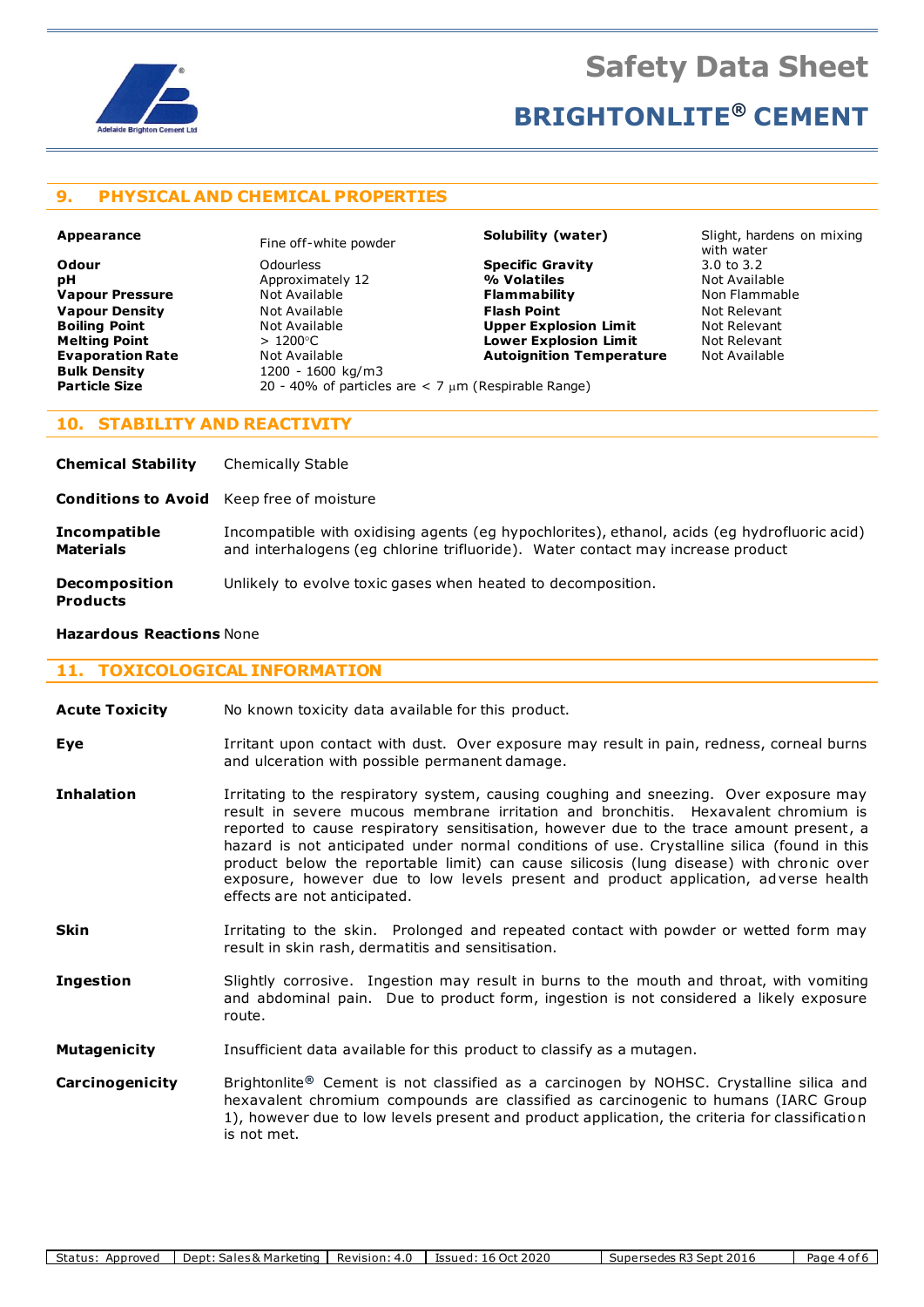

**Safety Data Sheet**

# **BRIGHTONLITE® CEMENT**

# **12. ECOLOGICAL INFORMATION**

**Toxicity** Product forms an alkaline slurry when mixed with water. This product is non toxic to aquatic life forms when present in cured solid form. Large quantities, especially in static water, will result in increased pH levels which may result in death of aquatic life.

**Persistence &** Product is persistent and would have a low degradability. **Degradability**

**Mobility in soil** A low mobility would be expected in a landfill situation.

## **13. DISPOSAL CONSIDERATIONS**

Waste Disposal Reuse or recycle where possible. Alternatively, ensure product is covered with moist soil to prevent dust generation and dispose of to an approved landfill site. Contact the manufacturer for additional information.

#### **Legislation** Dispose of in accordance with relevant local legislation. Keep out of sewer and stormwater drains.

# **14. TRANSPORT INFORMATION**

Not classified as a dangerous good by the criteria of the ADG Code.

Transport is by rail or road in bulk or bag form.

Drivers of trucks transporting bagged product should ensure that the bags are properly restrained.

| <b>Shipping Name</b> | None Allocated |                    |                |           |                |
|----------------------|----------------|--------------------|----------------|-----------|----------------|
| UN No                | None Allocated | Hazchem Code       | None Allocated | Pka Group | None Allocated |
| <b>DG Class</b>      | None Allocated | Subsidiary Risk(s) | None Allocated | EPG       | None Allocated |

## **15. REGULATORY INFORMATION**

**Poison** A poison schedule number has not been allocated to this product using the criteria in the **Schedule** Standard for the Uniform Scheduling of Drugs and Poisons (SUSDP). **AICS** All chemicals listed on the Australian Inventory of Chemical Substances (AICS).

## **16. OTHER INFORMATION**

**Additional** CEMENT CONTACT DERMATITIS: Individuals using wet cement, mortar, grout or concrete **Information** could be at risk of developing cement dermatitis. Symptoms of exposure include itchy, tender, swollen, hot, cracked or blistering skin with the potential for sensitisation. The dermatitis is due to the presence of soluble hexavalent chromium.

> IARC – GROUP 1 – PROVEN HUMAN CARCINOGEN. This product contains an ingredient for which there is sufficient evidence to have been classified by the International Agency for Research into Cancer as a human carcinogen. The use of products known to be human carcinogens should be strictly monitored and controlled.

> RESPIRATORS: In general the use of respirators should be limited and engineering controls employed to avoid exposure. If respiratory equipment must be worn ensure correct respirator selection and training is undertaken. Remember that some respirators may be extremely uncomfortable when used for long periods. The use of air powered or air supplied respirators should be considered where prolonged or repeated use is necessary.

> PERSONAL PROTECTIVE EQUIPMENT GUIDELINES: The Recommendation for protective equipment contained within this SDS report is provided as a guide only. Factors such as method of application, working environment, quantity used, product concentration and the